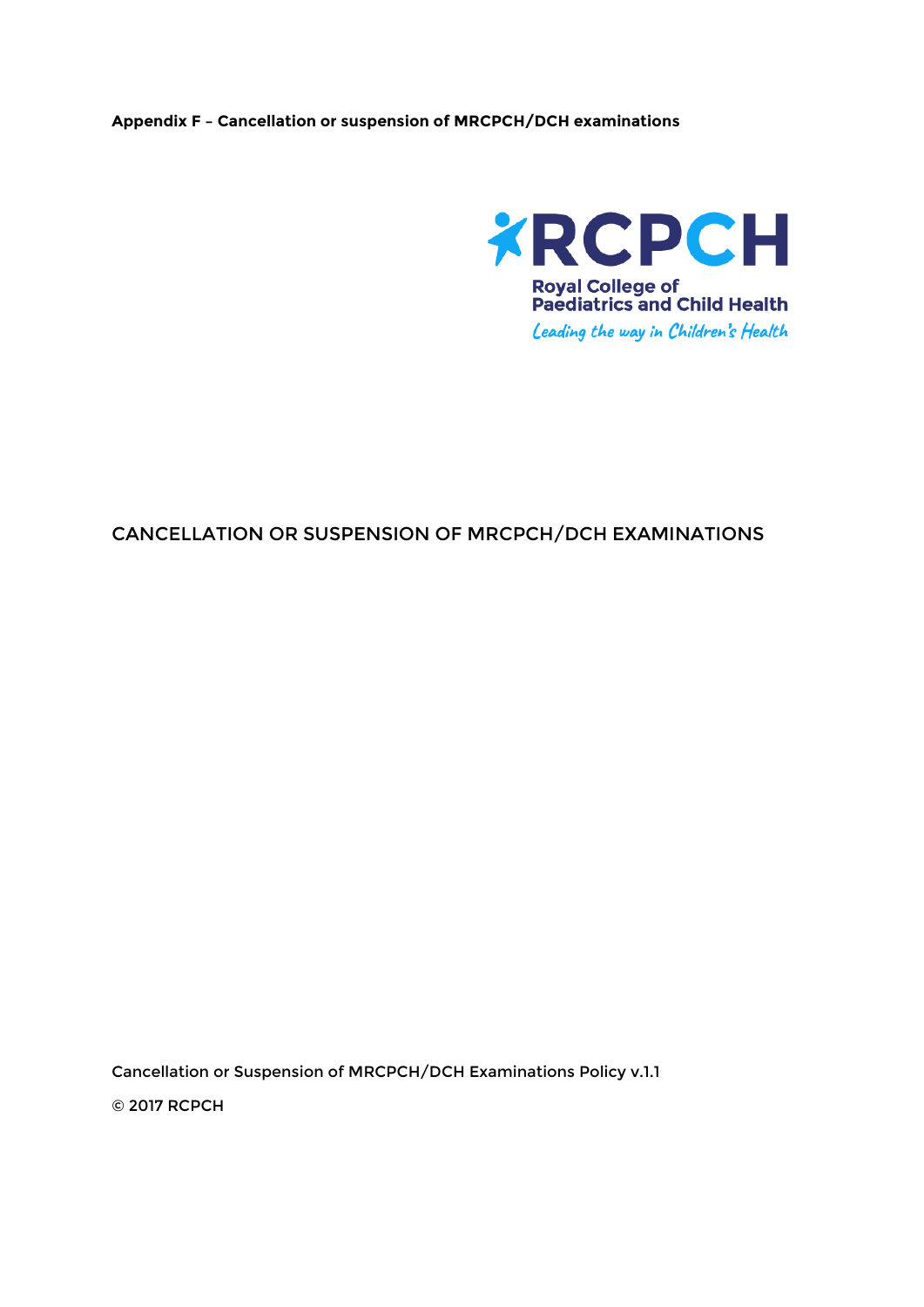#### **Revision History**

| <b>Version</b> | <b>Date</b>      | <b>Author</b>               | <b>Comments</b>         |
|----------------|------------------|-----------------------------|-------------------------|
| 0.1            | August 2014      | <b>Examinations Manager</b> | <b>New Policy</b>       |
| 1.0            | January 2015     | <b>Examinations Manager</b> | <b>Published Policy</b> |
| 1.1            | <b>July 2017</b> | <b>Examinations Manager</b> | <b>Revised Policy</b>   |
| 1.1            | August 2017      | <b>Examinations Manager</b> | <b>Published Policy</b> |

**Review date:** July 2017 and then every year thereafter during the relevant Examinations Executive Committee

## **Approval:** 11th July 2017

| <b>Name</b>                             | Date             | Version | <b>Comments</b> |
|-----------------------------------------|------------------|---------|-----------------|
| <b>Examinations Executive Committee</b> | November 2014    | . 1.O   |                 |
| <b>Examinations Executive Committee</b> | <b>July 2017</b> |         |                 |

## **Relevant Policies, Templates and Forms:**

The following policies, procedures and guidance should be used or referred to when necessary alongside this policy. All policies and templates are available on the RCPCH website once finalised and approved.

| <b>Name</b>                               | Version | Date        |
|-------------------------------------------|---------|-------------|
| MRCPCH and DCH: Regulations and Rules 2.1 |         | August 2019 |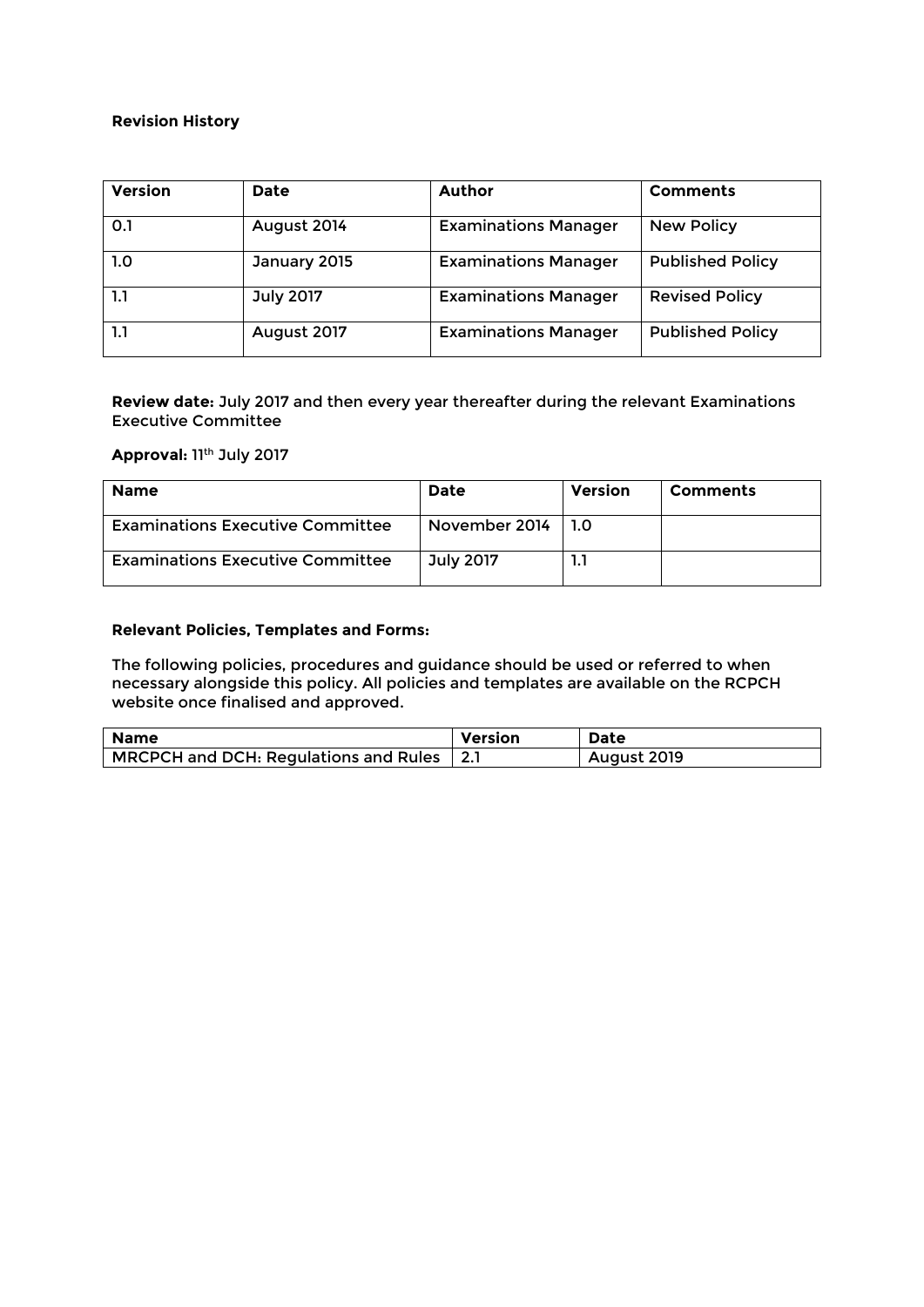# **Policy for cancellation or suspension of MRCPCH/DCH examinations**

This document sets out for candidates:

- Who makes the decision to cancel a centre or examination (and what information this should be based on)
- How such a decision is communicated to internal and external stakeholders.

## **Monitoring**

- 1. The Examinations Manager and Theory Examination / MRCPCH Clinical Examination Coordinator will be responsible for monitoring any situation that may result in cancellation before the examination or suspension/cancellation during an examination.
- 2. Any Officers or Examiners with concerns about safety issues should contact the Examinations Manager and Theory Examination / MRCPCH Clinical Examination Coordinator to make any requests regarding starting the cancellation decision process.

## **When a centre may be cancelled**

- 3. The examination may be cancelled or suspended due to force majeure, including any of the following:
	- a. act of God, governmental act, war, fire, flood, explosion, civil commotion, armed hostilities, act of terrorism, revolution:
	- b. blockade, embargo, strike, lock-out, sit-in, industrial or trade dispute:
	- c. adverse weather or disease;
	- d. act or intervention of any competent judicial or regulatory authority;
	- e. loss of power within the region or within the examination venue throughout the majority of the examination day/s
	- f. any other event (including without limitation any act or omission of any third party) beyond our reasonable control that could not be reasonably planned for or avoided.

#### **Process**

4. The Examinations Manager will contact the Director of Education & Training and the Officer for Examinations outlining the current situation and concerns. Any decision to cancel an examination will be made on agreement between the Director of Education and Training and the Examinations Manager.